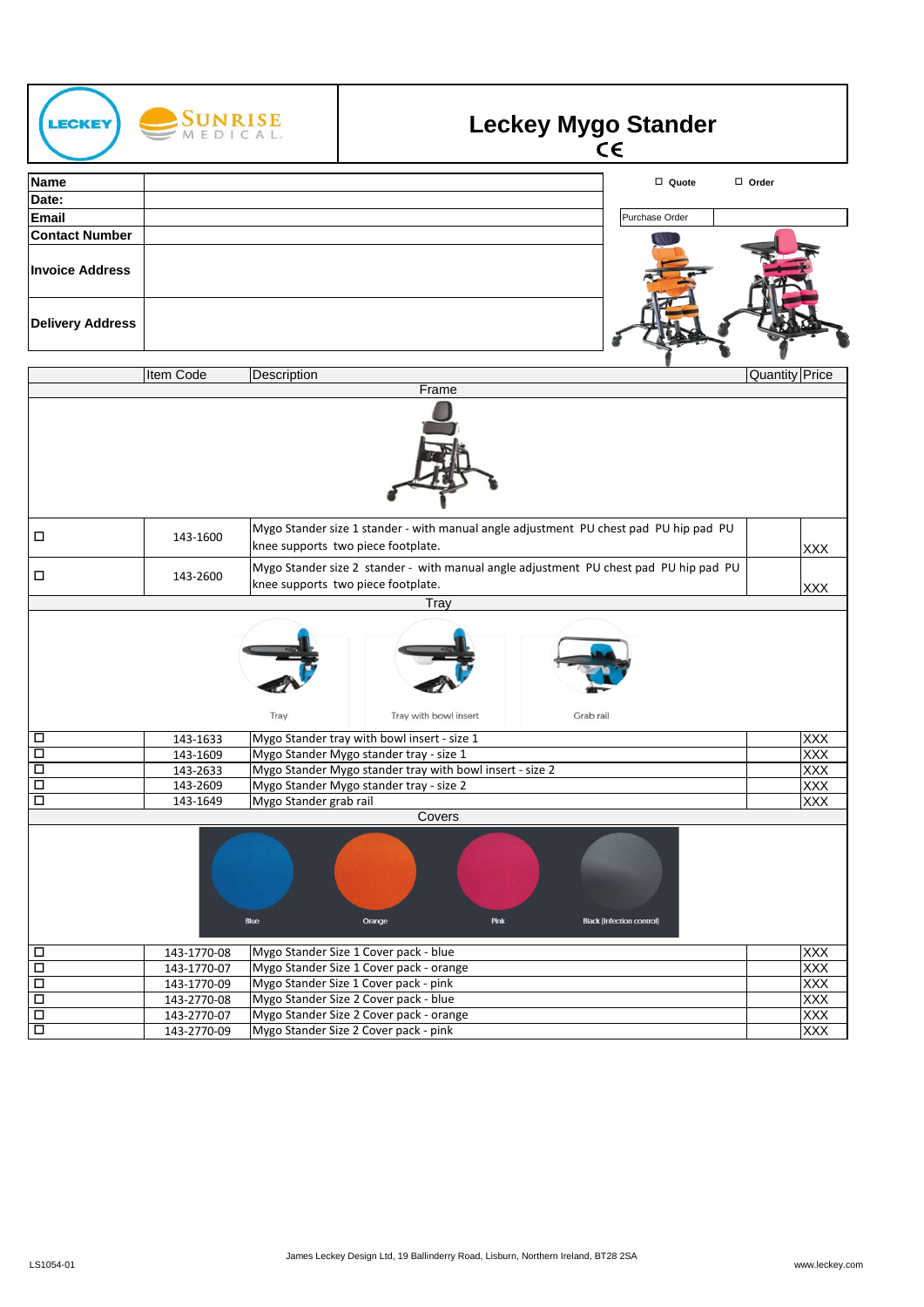|        |                       | <b>Chest Support</b>                                                                               |                  |
|--------|-----------------------|----------------------------------------------------------------------------------------------------|------------------|
|        |                       |                                                                                                    |                  |
|        |                       |                                                                                                    |                  |
|        | <b>Chest Laterals</b> | <b>Flipaway Chest Laterals</b><br><b>Complex Chest Laterals</b><br><b>Chest Wraparound Harness</b> |                  |
| □      | 143-1619              | Mygo Stander size 1 chest lateral hardware only (pair)                                             | XXX              |
| П      | 143-2619              | Mygo Stander size 2 chest lateral hardware only (pair)                                             | XXX              |
| □      | 143-1675              | Mygo Stander Flipaway laterals hardware (pair)                                                     | XXX              |
| $\Box$ | 143-1674              | Mygo Stander Complex lateral vertical - left (single inc cover)                                    | XXX              |
| $\Box$ | 143-1673              | Mygo Stander Complex lateral vertical - right (single inc cover)                                   | XXX              |
| □      | 143-1780-08           | Mygo Stander size 1 chest/hip wraparound harness - blue                                            | XXX              |
| □      | 143-1780-07           | Mygo Stander size 1 chest/hip wraparound harness - orange                                          | <b>XXX</b>       |
| □      | 143-1775-14           | Mygo Stander size 1 chest/hip wraparound harness - Black Infection Control                         | XXX              |
| О      | 143-1780-09           | Mygo Stander size 1 chest/hip wraparound harness - pink                                            | XXX              |
| □      | 143-2780-08           | Mygo Stander size 2 chest/hip wraparound harness - blue                                            | XXX              |
| □      | 143-2780-07           | Mygo Stander size 2 chest/hip wraparound harness - orange                                          | $\overline{XXX}$ |
| □      | 143-2775-14           | Mygo Stander size 2 chest/hip wraparound harness - Black Infection Control                         | XXX              |
| □      | 143-2780-09           | Mygo Stander size 2 chest/hip wraparound harness - pink                                            | XXX              |
| □      | 143-3780-08           | Mygo Stander size 3 chest/hip wraparound harness - Blue                                            | <b>XXX</b>       |
| □      | 143-3780-07           | Mygo Stander size 3 chest/hip wraparound harness - Orange                                          | XXX              |
| □      | 143-3775-14           | Mygo Stander size 3 chest/hip wraparound harness - Black Infection Control                         | XXX              |
| □      | 143-3780-09           | Mygo Stander size 3 chest/hip wraparound harness - Pink                                            | XXX              |
|        |                       | <b>Hip Lateral</b>                                                                                 |                  |
|        |                       |                                                                                                    |                  |
| □      | 143-1663              | Mygo Stander hip lateral hardware only                                                             | <u>XXX</u>       |
| □      | 143-1780-08           | Mygo Stander size 1 chest/hip wraparound harness - blue                                            | $\overline{XXX}$ |
| □      | 143-1780-07           | Mygo Stander size 1 chest/hip wraparound harness - orange                                          | XXX              |
| □      | 143-1775-14           | Mygo Stander size 1 chest/hip wraparound harness - Black Infection Control                         | XXX              |
| □      | 143-1780-09           | Mygo Stander size 1 chest/hip wraparound harness - pink                                            | XXX              |
| □      | 143-2780-08           | Mygo Stander size 2 chest/hip wraparound harness - blue                                            | XXX              |
| П      | 143-2780-07           | Mygo Stander size 2 chest/hip wraparound harness - orange                                          | XXX              |
| □      | 143-2775-14           | Mygo Stander size 2 chest/hip wraparound harness - Black Infection Control                         | XXX              |
| □      | 143-2780-09           | Mygo Stander size 2 chest/hip wraparound harness - pink                                            | $\overline{XXX}$ |
| $\Box$ | 143-3780-08           | Mygo Stander size 3 chest/hip wraparound harness - Blue                                            | XXX              |
| $\Box$ | 143-3780-07           | Mygo Stander size 3 chest/hip wraparound harness - Orange                                          | <b>XXX</b>       |
| $\Box$ | 143-3775-14           | Mygo Stander size 3 chest/hip wraparound harness - Black Infection Control                         | XXX              |
| $\Box$ | 143-3780-09           | Mygo Stander size 3 chest/hip wraparound harness - Pink                                            | XXX              |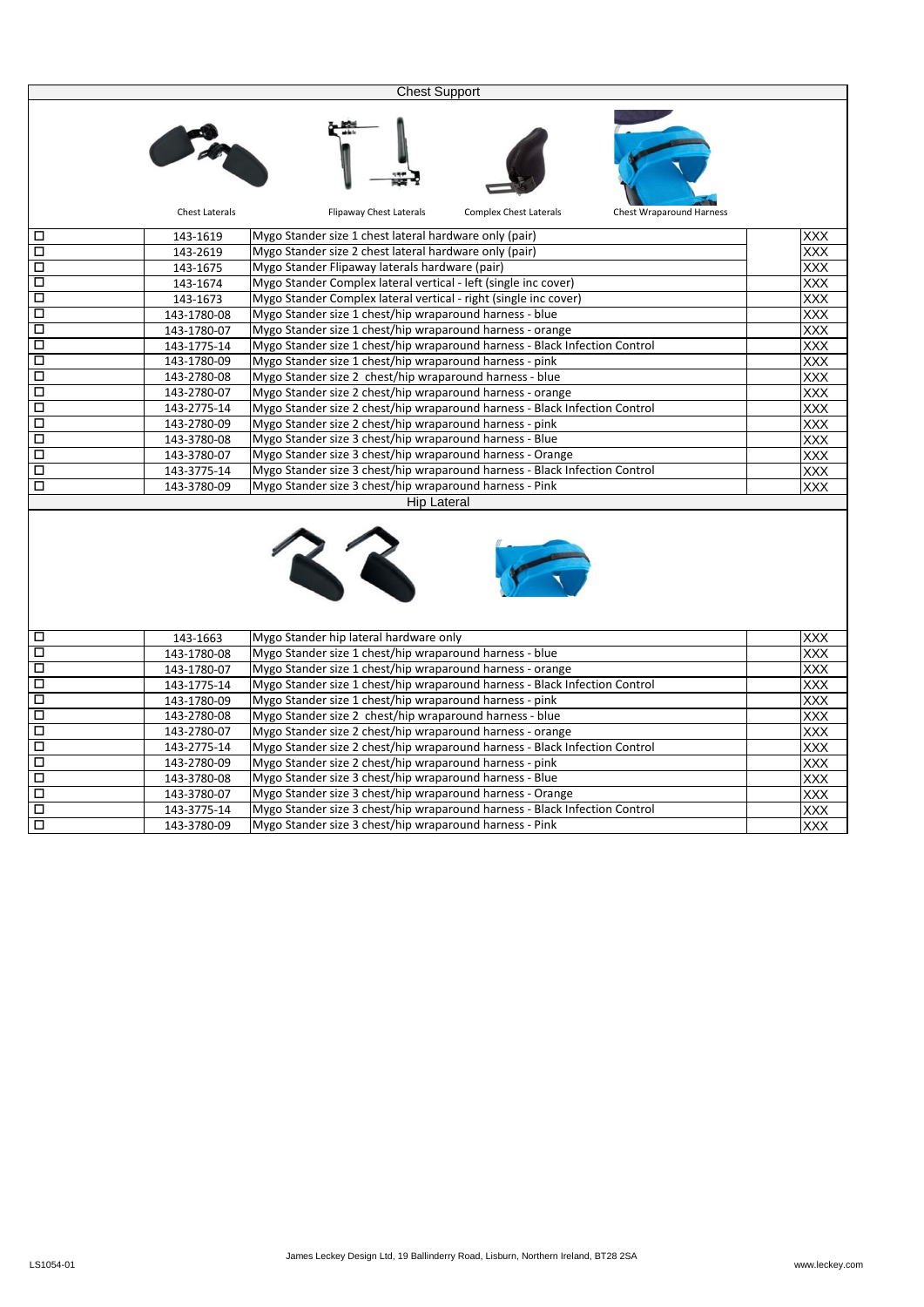|                                           |                            | <b>Derotational Belts</b>                                                                                         |                  |
|-------------------------------------------|----------------------------|-------------------------------------------------------------------------------------------------------------------|------------------|
|                                           |                            | Prone                                                                                                             |                  |
|                                           |                            | Supine                                                                                                            |                  |
| $\Box$                                    | 143-1798-08                | Mygo Stander size 1 prone derotation hip Band - blue                                                              | XXX              |
| $\Box$                                    | 143-1798-07                | Mygo Stander size 1 prone derotation hip Band - orange                                                            | XXX              |
| $\overline{\square}$                      | 143-1798-09                | Mygo Stander size 1 prone derotation hip Band - pink                                                              | $\overline{XXX}$ |
| $\overline{\square}$                      | 143-2798-08                | Mygo Stander size 2 prone derotation hip Band - blue                                                              | XXX              |
| $\overline{\square}$<br>$\overline{\Box}$ | 143-2798-07                | Mygo Stander size 2 prone derotation hip Band - orange                                                            | XXX              |
| $\overline{\Box}$                         | 143-2798-09<br>143-3798-08 | Mygo Stander size 2 prone derotation hip Band - pink<br>Mygo Stander size 3 prone derotation hip Band - blue      | XXX<br>XXX       |
| $\Box$                                    | 143-3798-07                | Mygo Stander size 3 prone derotation hip Band - orange                                                            | <b>XXX</b>       |
| $\Box$                                    | 143-3798-09                | Mygo Stander size 3 prone derotation hip Band - pink                                                              | XXX              |
| $\Box$                                    | 143-1783-08                | Mygo Stander size 1 supine derotation hip Band - blue                                                             | XXX              |
| $\Box$                                    | 143-1783-07                | Mygo Stander size 1 supine derotation hip Band - orange                                                           | XXX              |
| $\Box$                                    | 143-1783-09                | Mygo Stander size 1 supine derotation hip Band - pink                                                             | XXX              |
| $\Box$                                    | 143-2783-08                | Mygo Stander size 2 supine derotation hip Band - blue                                                             | XXX              |
| $\overline{\square}$                      | 143-2783-07                | Mygo Stander size 2 supine derotation hip Band - orange                                                           | XXX              |
| $\overline{\square}$                      | 143-2783-09                | Mygo Stander size 2 supine derotation hip Band - pink                                                             | XXX              |
| $\overline{\Box}$                         | 143-3783-08                | Mygo Stander size 3 supine derotation hip Band - blue                                                             | <b>XXX</b>       |
| $\Box$                                    | 143-3783-07                | Mygo Stander size 3 supine derotation hip Band - orange                                                           | <b>XXX</b>       |
| $\Box$                                    | 143-3783-09                | Mygo Stander size 3 supine derotation hip Band - pink<br><b>Knee Pads</b>                                         | XXX              |
|                                           |                            |                                                                                                                   |                  |
|                                           |                            | <b>Extended Knee Brackets</b><br>Basic<br>Split                                                                   |                  |
|                                           |                            |                                                                                                                   |                  |
| $\Box$                                    | 143-1776-14                | Mygo Stander size 1 basic knee straps - infection control (black)                                                 | <b>XXX</b>       |
| $\Box$                                    | 143-1776-08                | Mygo Stander size 1 basic knee straps - blue                                                                      | XXX              |
| $\Box$                                    | 143-1776-07                | Mygo Stander size 1 basic knee straps - orange                                                                    | XXX              |
| $\overline{\square}$                      | 143-1776-09                | Mygo Stander size 1 basic knee straps - pink                                                                      | XXX              |
| $\Box$<br>$\Box$                          | 143-2776-14<br>143-2776-08 | Mygo Stander size 2 basic knee straps - infection control (black)<br>Mygo Stander size 2 basic knee straps - blue | XXX              |
| $\Box$                                    | 143-2776-07                | Mygo Stander size 2 basic knee straps - orange                                                                    | XXX<br>XXX       |
| $\Box$                                    | 143-2776-09                | Mygo Stander size 2 basic knee straps - pink                                                                      | <b>XXX</b>       |
| $\overline{\Box}$                         | 143-1784-08                | Mygo Stander split knee straps - blue - fits both sizes                                                           | <b>XXX</b>       |
| $\Box$                                    | 143-1784-07                | Mygo Stander split knee straps - orange - fits both sizes                                                         | XXX              |
| $\Box$                                    | 143-1784-09                | Mygo Stander split knee straps - pink - fits both sizes                                                           | XXX              |
| $\Box$                                    | 143-1690                   | Mygo Stander Extended Knee brackets                                                                               | XXX              |
|                                           |                            | Hip Infill                                                                                                        |                  |
|                                           |                            |                                                                                                                   |                  |
| $\Box$                                    | 143-1666                   | Mygo Stander Hip Infill Pad hardware only - requires cover                                                        | <b>XXX</b>       |
| $\Box$                                    | 143-1799-08                | Mygo Stander Size 1 Blue Hip Infill Pad cover only                                                                | XXX              |
| $\Box$                                    | 143-1799-07                | Mygo Stander Size 1 Orange Hip Infill Pad cover only                                                              | <b>XXX</b>       |
| $\Box$                                    | 143-1799-09                | Mygo Stander Size 1 Pink Hip Infill Pad cover only<br>Mygo Stander Size 2 Blue Hip Infill Pad cover only          | XXX              |
| $\Box$<br>$\overline{\square}$            | 143-2799-08<br>143-2799-07 | Mygo Stander Size 2 Orange Hip Infill Pad cover only                                                              | XXX<br>XXX       |